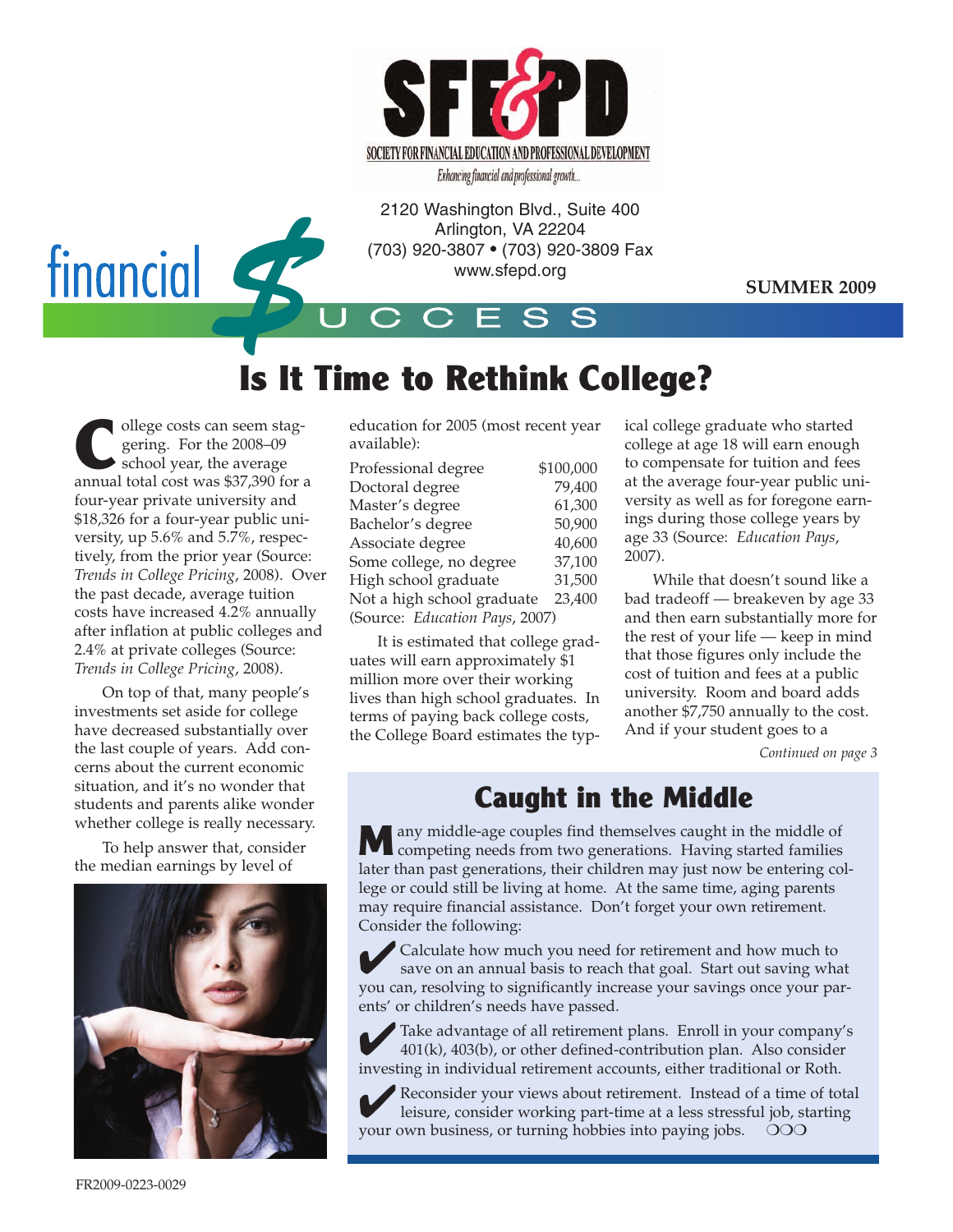### **Get Familiar with the Financial Aid Process**

ver \$162 billion of financial aid was distributed during the 2007–08 school year, with an average award of \$8,896 per full-time student. Of that total, approximately 65% was in the form of loans and 32% in grants (Source: *Trends in Student Aid*, 2008). With so much money at stake, you should understand the financial aid process to maximize your share of financial aid.

The first step is filling out the appropriate forms so colleges can determine your financial need. After January 1 of the year your child enters college, you must complete the "Free Application for Federal Student Aid" form as well as any forms required by colleges your child applied to. These forms are used to determine your expected family contribution (EFC), which is the amount you're expected to pay annually toward college costs. If college costs exceed your EFC, financial aid officers try to fund that difference using grants, scholarships, work-study programs, and student loans.

Be prepared — most families are surprised by how much they're expected to contribute toward college. The calculation is based on a



formula, not your actual expenses. After some adjustments, your EFC equals 2.6% to 5.6% of your eligible assets and 22% to 47% of your income, plus 20% of your child's assets and up to 50% of his/her income (Source: Savingforcollege. com, 2009). Your EFC is the same no matter how many children are attending college, so you can expect more aid if you have more than one child in college.

Consider these tips to help maximize your financial aid award:

✔**Understand how the financial aid system classifies income and assets.** Your net worth, as defined by the financial aid system, includes bank accounts, stocks, bonds, and mutual funds, but not equity in your primary home, retirement funds, insurance, or annuities. However, individual colleges may have different criteria for certain assets. Loans against assets, such as mortgages, home-equity lines of credit, and margin loans, are deducted from your net worth, but consumer loans are not. Thus, you might want to pay off large consumer loans before starting the financial aid process and contribute as much as you can to retirement plans over the years. Capital gains are also included in income, so you may want to time sales carefully. To be excluded from financial aid formulas, investments would have to be sold before January of your child's junior year of high school.

✔**Consider using your child's assets to pay school expenses before college.** For financial aid purposes, 20% of your child's assets are considered available for college expenses, while only a maximum of 5.6% of your assets are counted. You might want to purchase a computer or car for commuting to college with your child's money.

✔**Apply to several colleges, evaluating each financial aid package.** Your awards can vary

significantly among colleges, because financial aid officers use discretion when making awards. Some colleges use merit scholarships in addition to need-based financial aid to attract top students. Don't just look at the total amount of the award — evaluate the composition of that aid. Grants, which are not repaid, are more desirable than loans. Even the types of loans offered can make a big difference. Some don't charge interest or require repayment until the student graduates, while others require interest and principal payments while the student is still in college.

✔**Don't automatically rule out more expensive colleges.** Your EFC will remain the same whether your child attends a public, private, or Ivy League college. Many private and Ivy League colleges have more merit aid and discretion than public schools do when making offers.

✔ **Make sure to adhere to application deadlines.** Typically, colleges first evaluate applications submitted on time. Anyone filing late is evaluated later, after a significant portion of grants and work-study programs have been awarded.

✔**Talk to the financial aid officer if you aren't satisfied with the financial aid package.** While financial aid officers don't like the word negotiate, they are often willing to reevaluate a financial aid package. If there have been significant changes in your financial situation since the forms were filled out, call and explain. If your child received a more generous aid package from another college, see whether this college is willing to reevaluate its offer. Colleges will often increase a financial aid package, especially for a top student. ❍❍❍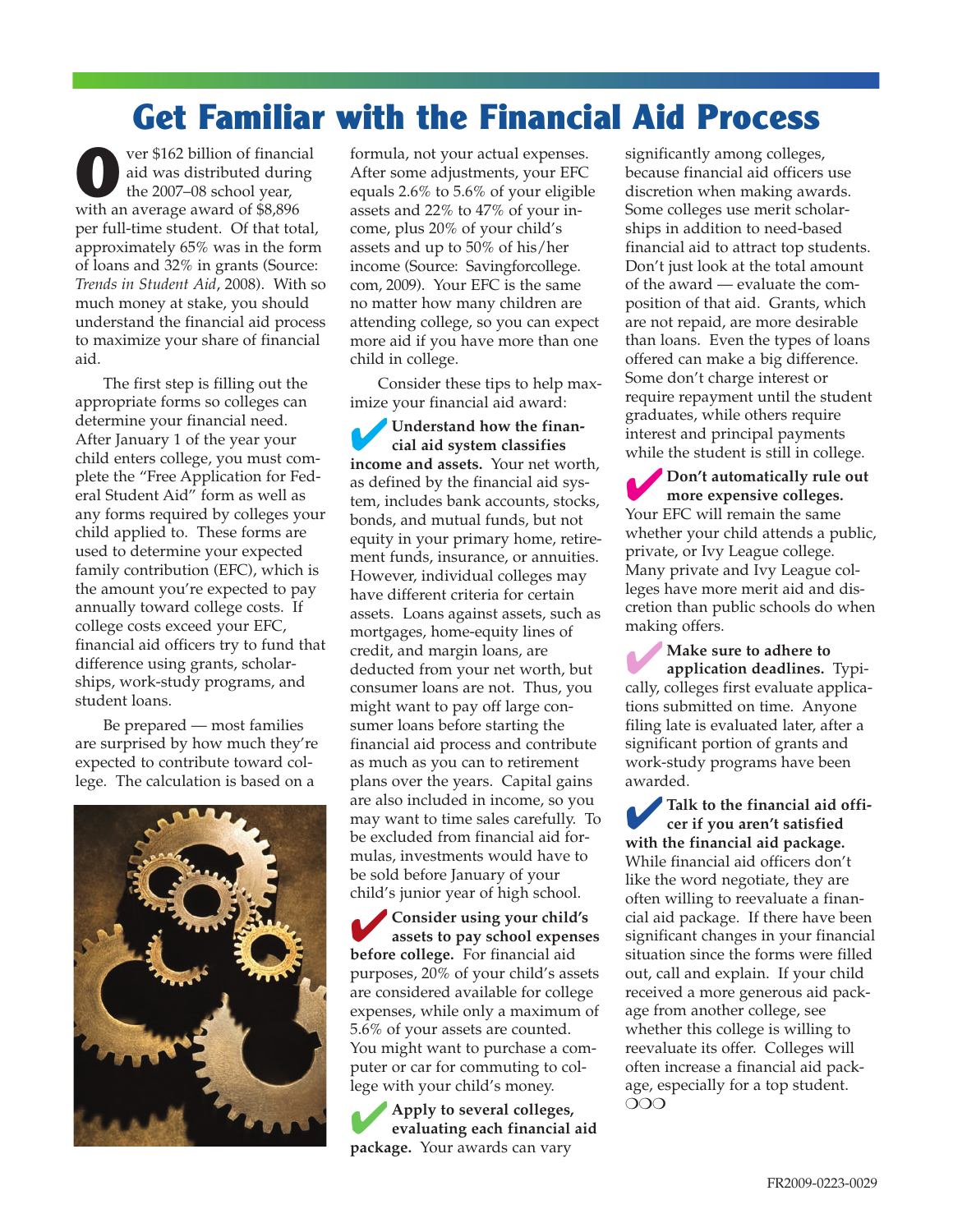#### **Rethink College**

*Continued from page 1*

private university, the costs are typically double that of a public university. Those figures also don't consider how you pay for that education. If you pay for that college education primarily with student loans, it could take a lot longer than age 33 to breakeven.

That doesn't mean your child shouldn't go to college, just that you may need to reevaluate how much you want to spend on that education. Consider these strategies to reduce the costs of a college education:

✔**Look for scholarships that are not based on need.** Generous merit scholarships are often available to students with outstanding high school grades and aboveaverage entrance exam scores. If your student has qualities that a college is looking for, that college may be more willing to offer scholarships to attract him/her.

✔**Apply to several different colleges.** Don't make the mistake of thinking that aid packages will be the same at all universities. You may be surprised at how wide the differences can be. Even if your child is set on one school, it is generally wise to apply to several different colleges.

✔**Talk to the university.** If the financial aid package is not sufficient, talk to the financial aid officers at the university. By explaining extenuating circumstances or showing the offers from other universities, you may be able to increase the package.

✔**Don't overlook state public universities.** Costs of public universities, especially in your state, are typically much more affordable than private universities.

✔**Decide whether it makes sense to go to an expensive private college.** First, you need to evaluate how much financial aid

your student would be entitled to, since many private universities offer substantial aid packages. If you are still left funding much of the cost yourself, consider whether your child's intended career makes it a good investment. If your child intends to pursue a career with limited salary potential, it may not make sense to go to an expensive college.

✔**Consider starting at a twoyear college.** Two-year colleges are often much cheaper than four-year colleges, especially when you consider that most students live at home while attending. For instance, for the 2008–09 school year, the average cost of tuition and fees at a public two-year college was \$2,402 compared to \$6,585 at a

public four-year college and \$25,143 at a private four-year college (Source: *Trends in College Pricing*, 2008). Before starting, however, your child should determine which four-year college he/she will transfer to and make sure all of the credits from the two-year college will transfer.

✔**Accelerate your child's studies.** You can save a significant amount of money if your child can complete a four-year degree in three years. Another alternative is to have your child take summer courses at a local community college. High school students may be able to take courses at a community college.

Please call to discuss this topic in more detail. ❍❍❍

# **Rolling Over to a 401(k) Plan**

**I** f your 401(k) plan permits, you can roll over balances from a traditional individual retirement account (IRA), but not a Roth IRA, to a 401(k) plan. To qualify as a tax-free rollover, the balance must be rolled over to a 401(k) plan for the same person who owns the IRA, the balance must be rolled over within 60 days, and the maximum amount rolled over cannot exceed amounts that would be included in gross income if not rolled over. Thus, contributions to nondeductible IRAs cannot be rolled over, but contributions to deductible IRAs and all earnings in both types of IRAs can be rolled over. Also, any required minimum distributions for the year cannot be rolled over.

Why would you want to roll over these balances to a 401(k) plan? By doing so, you can utilize one of these strategies:

After rollover, you could withdraw any remaining funds in your traditional IRA free of taxes or penalties, since only

nondeductible contributions would be left in the IRA. If you withdrew funds before the rollover, a pro-rata share of the withdrawal would be subject to income taxes and possibly the 10% federal tax penalty.

✔If your income is under \$100,000 in 2009, you could convert the remaining funds in your traditional IRA to a Roth IRA with no tax cost. Again, since the IRA only contains nondeductible contributions, there would be no income taxes associated with the conversion. Also keep in mind that starting in 2010, there will be no income limitation for Roth IRA conversions.

Once the funds are rolled<br>
over to the 401(k) plan, you could withdraw the funds without penalty at age 55 if your employment is terminated, rather than waiting until age 59 1/2 to withdraw the funds without penalty from the IRA. If permitted by the 401(k) plan, loans can also be taken to gain access to the funds. ❍❍❍